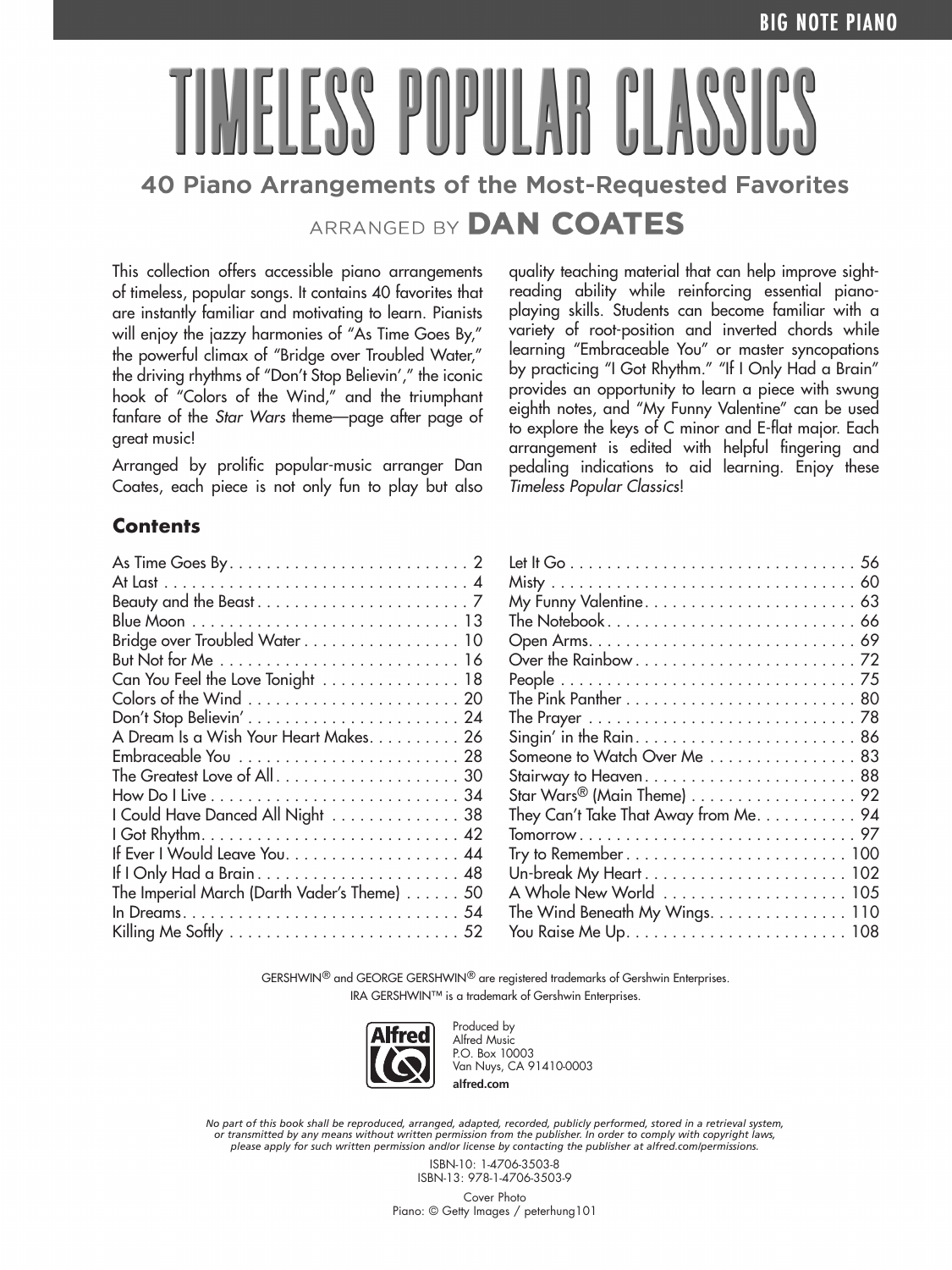### **At Last**

#### Music by Harry Warren Lyrics by Mack Gordon Arr. Dan Coates







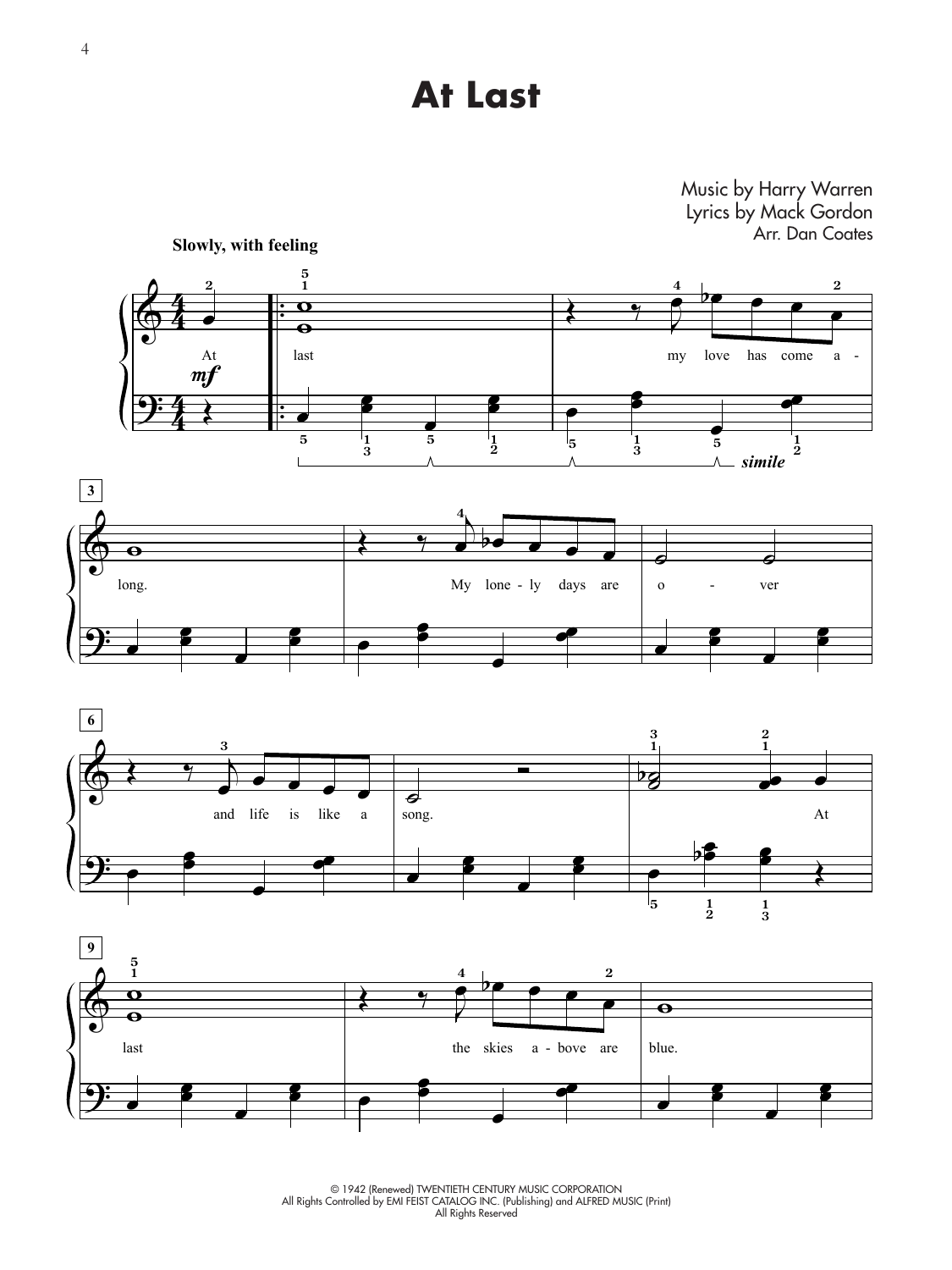### **Beauty and the Beast**

(from Walt Disney's *Beauty and the Beast*)



© 1991 WALT DISNEY MUSIC COMPANY and WONDERLAND MUSIC COMPANY, INC. All Rights Reserved Used by Permission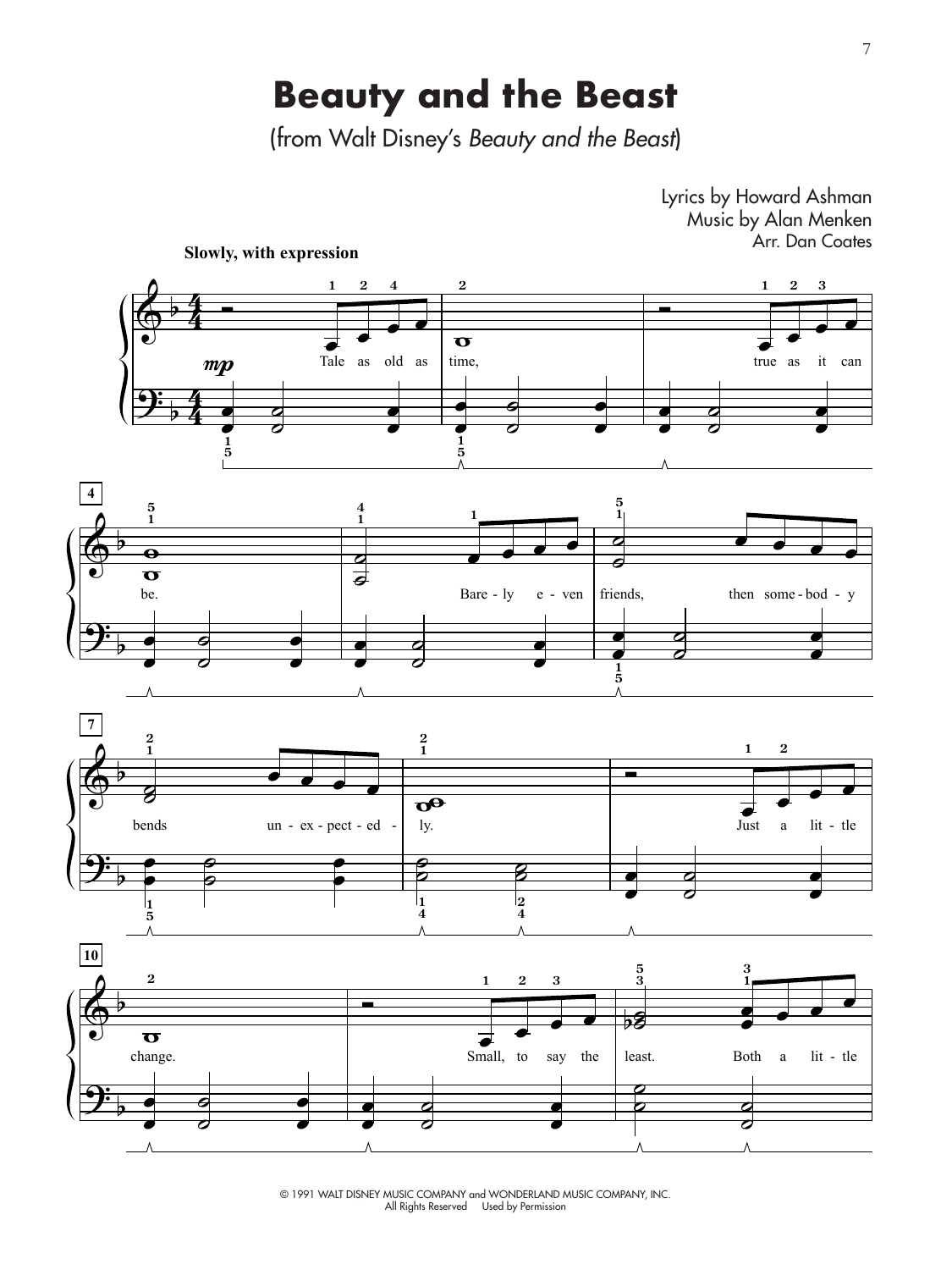## If I Only Had a Brain

(from The Wizard of Oz)



D 1938 (Renewed) METRO-GOLDWYN-MAYER INC.<br>O 1939 (Renewed) EMI FEIST CATALOG INC. All Rights Controlled and Administered by EMI FEIST CATALOG INC. (Publishing) and ALFRED MUSIC (Print) All Rights Reserved